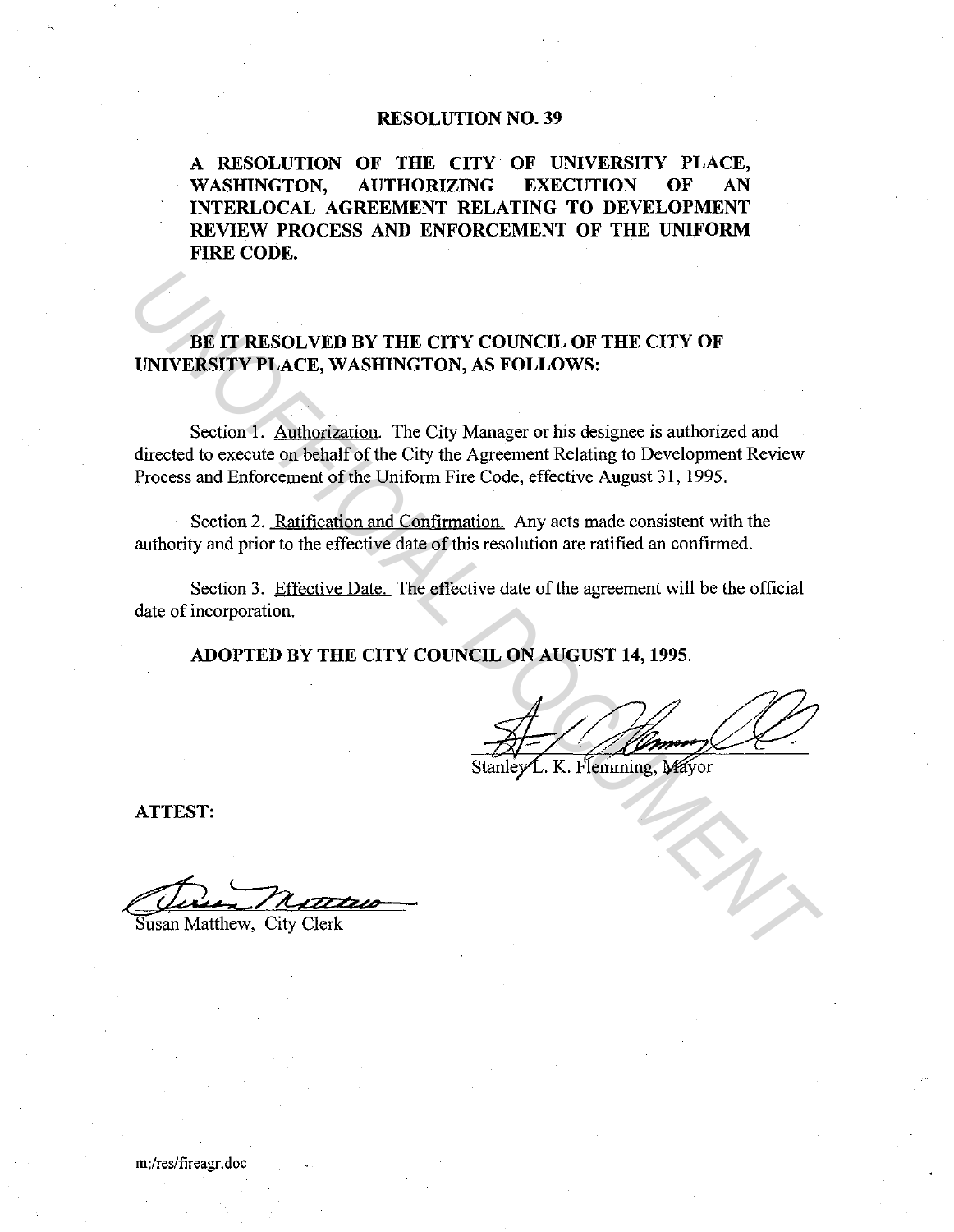## INTERLOCAL AGREEMENT BETWEEN THE CITY OF UNIVERSITY PLACE AND PIERCE COUNTY FIRE PROTECTION DISTRICT 3, RELATING TO DEVELOPMENT REVIEW PROCESS AND ENFORCEMENT OF THE UNIFORM FIRE CODE FOR THE CITY OF UNIVERSITY PLACE

 $\frac{5}{5}$  This agreement is made and entered this date by and between the City of University Place, incorporated under the 6 laws of the State of Washington (hereinafter referred to as the "City") and Pierce County Fire Protection District 3, 7 a municipal corporation of the State of Washington (hereinafter referred to as the "District").

WHEREAS, The City will be incorporated effective August 31, 1995, and

1

2

3

4

8

9

10

11

12

13

14

15

16

17

18

21

22

23

24

25

26

27

28

29

WHEREAS, all local governmental authority and jurisdiction with respect to the newly incorporated City transferred to the City upon incorporation, and

WHEREAS, the City has adopted land use regulations, a series of safety codes having to do with buildings, maintenance and use of structures and their occupancies, including, but not limited to, the Uniform Building Code (UBC) and the Uniform Fire Code (UFC), and This agreement is made and entered this date by and between the City of University Place, incorporated under the above that state of Washington (hereinafter referred to as the "City") and Pierce County Fire Protection Dist

 $_{19}$  WHEREAS, both parties have the power, authority, and responsibility to provide fire protection within their 20 || respective boundaries, and

WHEREAS, the City has the further power, authority, and responsibility to enforce the codes that relate to fire control and fire prevention, and

WHEREAS, the District has a fully functional Fire Prevention Division and trained personnel that can and will conduct regular fire code safety inspections, investigate for cause of fires, provide public education, fire prevention, and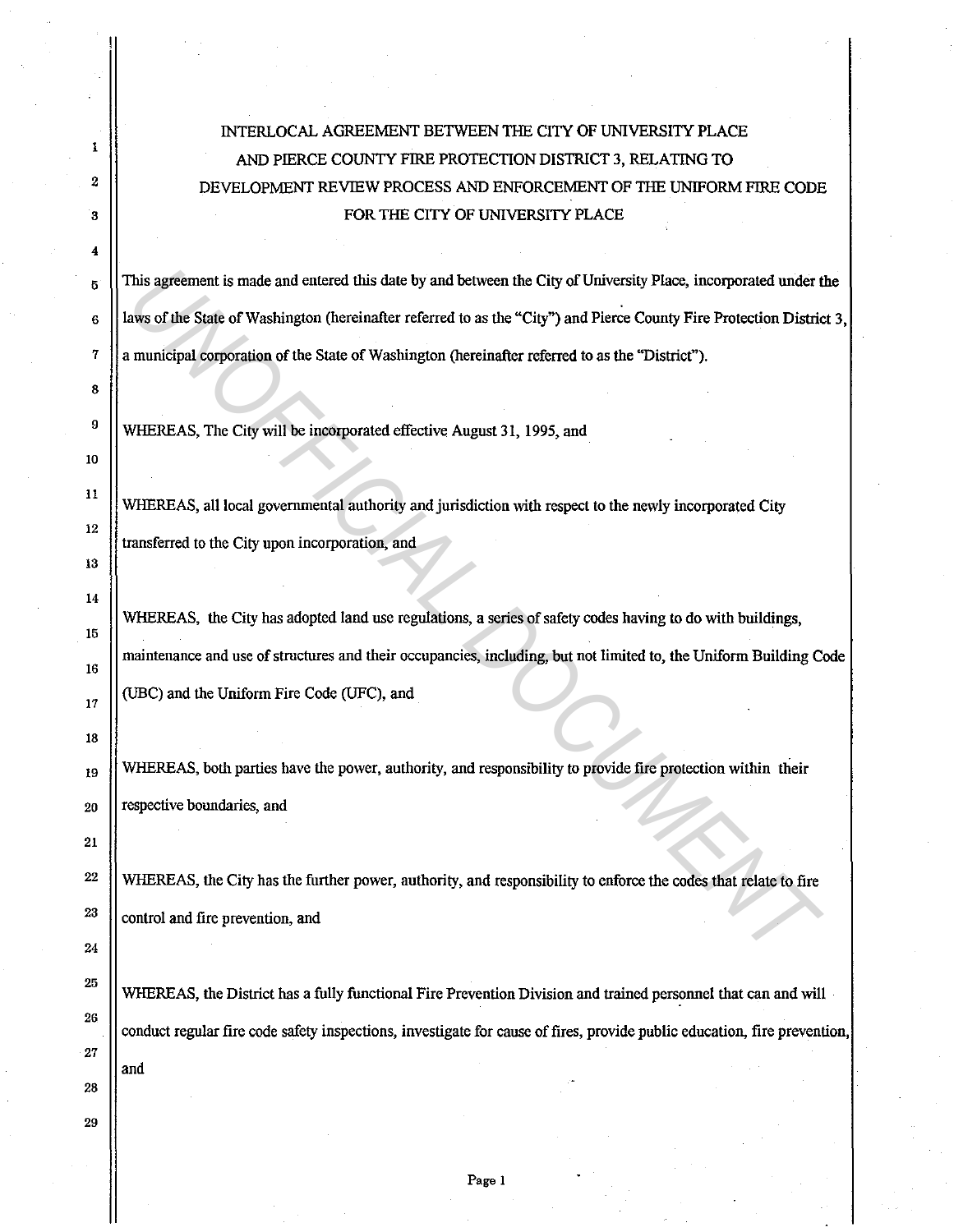WHEREAS, the City and the District wish to fully cooperate and coordinate activities that will avoid unnecessary duplication of effort and expenditures, and

1

2

3

4

5

6

7

8

 $\boldsymbol{9}$ 

10

11

12

13

14

15

16

17

18

19

20

21

22

23

24

25

26

27

28

29

WHEREAS, such agreements are specifically authorized by the Interlocal Cooperation Act in Chapter 39.34 of the Revised Code of Washington,

NOW THEREFORE, In consideration of the terms and provisions contained herein, it is agreed by and between the City and the District as follows:

I. The District shall furnish a fire plan review process, fire code inspections, and initial fire investigation "for cause and origin."

2. The District will appoint a representative(s) to participate in the City's development review process. This would include such items as Site Plans Review process, Technical Review Committees, Preconstruction conferences, and code enforcement. The City will advise the District in a timely manner of meetings that will require their attendance. rvised Code of Washington,<br> **COV THEREFORE**, In consideration of the terms and provisions contained herein, it is agreed by and between<br> **CUV and the District as follows:**<br>
1. The District as follows:<br> **1.** The District wi

3. The District shall have the discretion as to the personnel that will be assigned to the Prevention Division. The District and the City will meet annually on or before March 31 to review the performance of this agreement.

4. The District will carry out the intent of the Uniform Fire Code for the City by conducting inspections, fire investigations for "cause and origin", perfonning **plan** reviews on fire sprinklers, standpipes, fire alarm systems, road access, hydrant location and number, hood and duct extinguishing systems, and maintaining a Fire Prevention Division. Inspections of existing occupancies and new occupancies will be conducted as follows: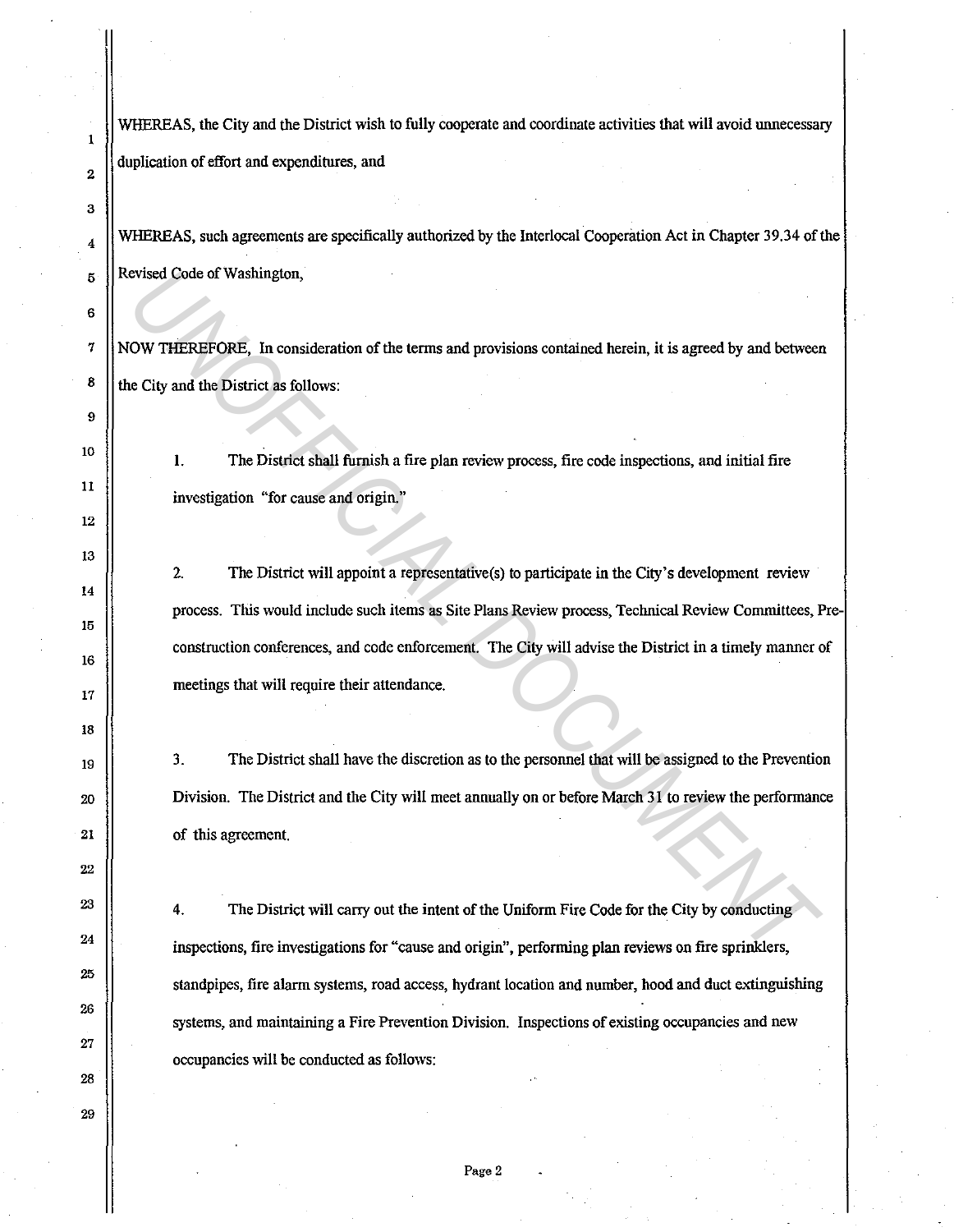a. Inspections are to be performed as per Section 103 and Section 105.4 of the Uniform Fire Code.

Inspections in accordance with the UFC shall be conducted at least annually for Group A. all divisions, Group E, all divisions, Group H, all divisions and Group I, all Divisions. In other types of occupancies, the inspections shall be conducted as often as necessary, as determined by the Fire Chief.

The District will serve written notice of violations of the UFC to gain compliance and follow up with a reinspection in a timely manner.

e.

f.

c.

b.

1

2

3

4

5

6

7

8

9

10

11

12

13

14

15

16

17

18

19

20

21

22

23

24

25

26

27

28

29

d. If compliance is not achieved after the first reinspection, a second written notice will be served.

After the second reinspection for violation and a non-compliance still exists, then the Fire Chief will consider additional legal means for gaining compliance. The Fire Chief will confer with the City Manager or his/her designee.

At the time of the first inspection, the Fire Prevention Division Inspectors will determine if a valid permit is held by occupancies requiring a permit, pursuant to the UFC Section 105. If a valid permit is not held, an application will be given to the occupant along with instructions. The application must be returned to the District and the District will forward a reference copy of the Fire Code Application to the City Building Official. The District shall notify the City of its action and will not issue the Fire Code permit if other outstanding permits exist within the City Building Department for that occupancy. A, all divisions, Group E, all divisions, Group H, all divisions and Group I, all<br>
Divisions. In other types of occupancies, the inspections shall be conducted as often<br>
necessary, as determined by the Fire Chief.<br>
The Di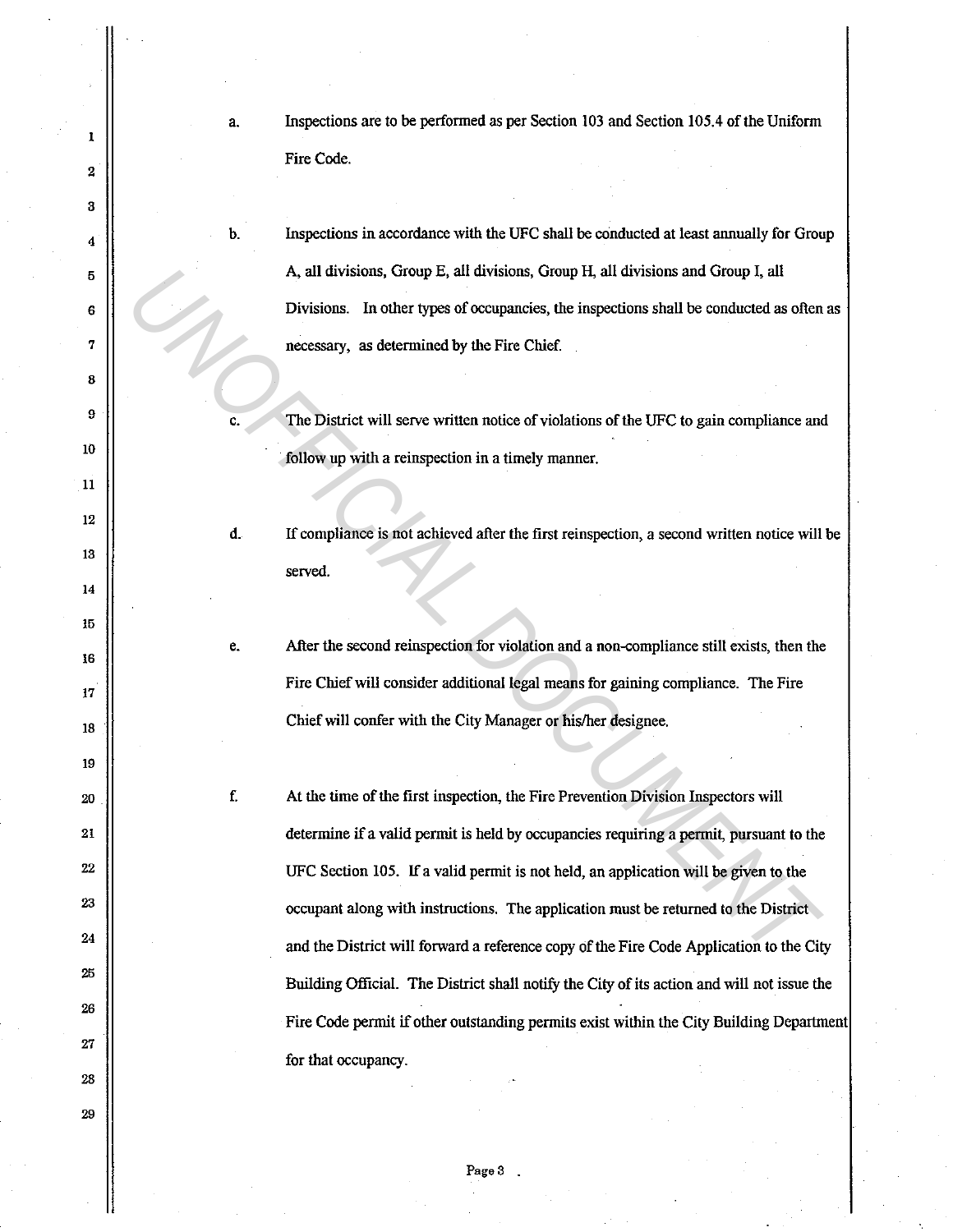g. The Building Official will interpret the differences between the fire Code and the Building Code in accordance with City Ordinance.

5. The District will conduct Fire Investigations in conformance with the UFC and other local, state or federal regulations. All investigations involving the crimes of arson or ntischievous burning are to be conducted and the appropriate police agency notified. This does not preclude any coordination or cooperation with any other appropriate agency. or federal regulations. All investigations involving the crimes of arson or mischievous burning are to<br>be conducted and the appropriate police agency notified. This does not preclude any coordination or<br>cooperation with an

6. A copy of plans submitted to the City for building construction and/or alteration will be submitted to the District for review. Generally, the District will be responsible for determining:

a. Fire hydrant location requirements.

2

 $\mathbf{1}$ 

3

4

5

6

7

8

9

10

11

12

13

14

15

16

17

18

19

20

21

22

23

24

25

26

27

28

29

b. Location of Fire Department connections for standpipes and sprinkler systems.

c. Key box locations and approvals.

d. Fire flow requirements.

e. Plan Review buildings classified as Group A, B, E, F, H, I, M, R, S and U-1 occupancies.

f. Road access to property and buildings for firefighting purposes, including fire lanes, in accordance with the UFC and local regulations.

7. The District will review plans for Automatic Fire Suppression Systems and Fire Alarm and/or detection systems.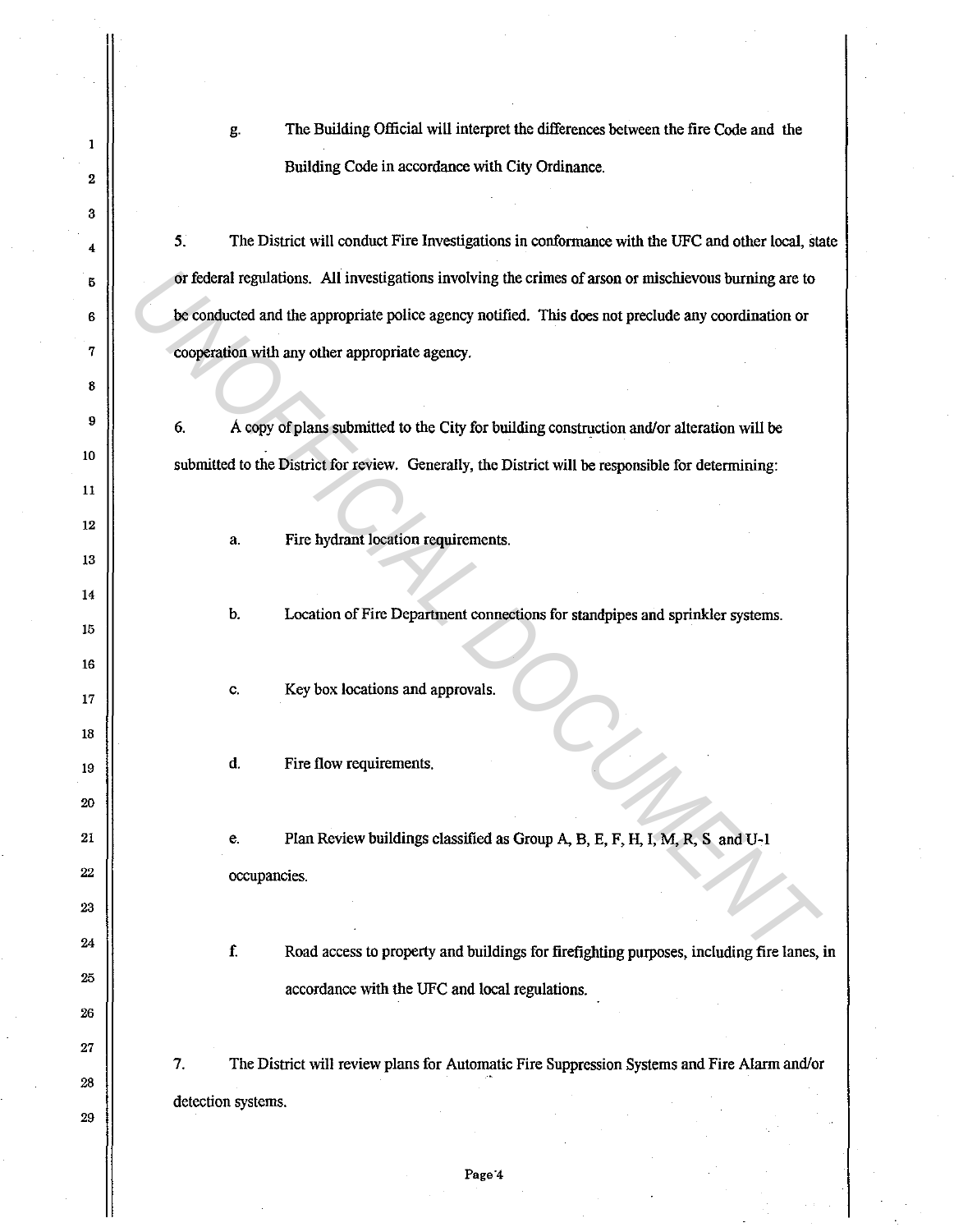8. The District will witness tests of Automatic Fire Suppression System, Standpipes, and Fire Alarm and/or Detection Systems. Such tests are to be performed by the installer.

9. The Building Official shall not issue a certificate of occupancy without approval of the District. The City and the District will jointly conduct final inspections of new buildings, other than single family or private garages.

10. One of the primary purposes of this agreement is to provide for Uniform Fire Code enforcement in the City, by and through District Personnel. Therefore, this agreement shall be deemed a lawful delegation of the City's statutory powers to enforce the Uniform Fire Code and related City ordinance, subject to the terms and conditions hereof. For such assistance of enforcing the Codes and Ordinances as adopted by the City, the District shall assess and receive fees for its District Fire Prevention services. Applicable fees shall be adopted by resolution, as provided by Ordinance No. 12. **3.** The Building Official shall not issue a certificate of occupancy without approval of the District The City and the District will jointly conduct final inspections of new buildings, other than single family or private

11. The District will review applications and perform field inspections of fireworks stands and public displays to insure compliance with applicable City and State laws. The District will issue the fireworks pennits and administer any bonds or cash deposits required by the fireworks ordinance.

12. The District shall provide the City, on a monthly basis, a report of the activities of the Fire Department including, but not limited to, the number of fires, aid calls, inspections, permits issued, fees from pennits and plan review. This report shall be submitted within fifteen (15) days after the end of each month and shall include that month's activity, cumulative year to date, and comparable activity for the prior year.

13. The City shall protect, defend, indemnify, and save the District, its officers, employees, and agents harmless from any and all costs, claims, judgments, or awards of damages arising out of or in any

1

2

. 3

4

5

6

7

8

9

10

11

12

13

14

15

16

17

18

19

20

21

22

23

24

25

26

27

28

29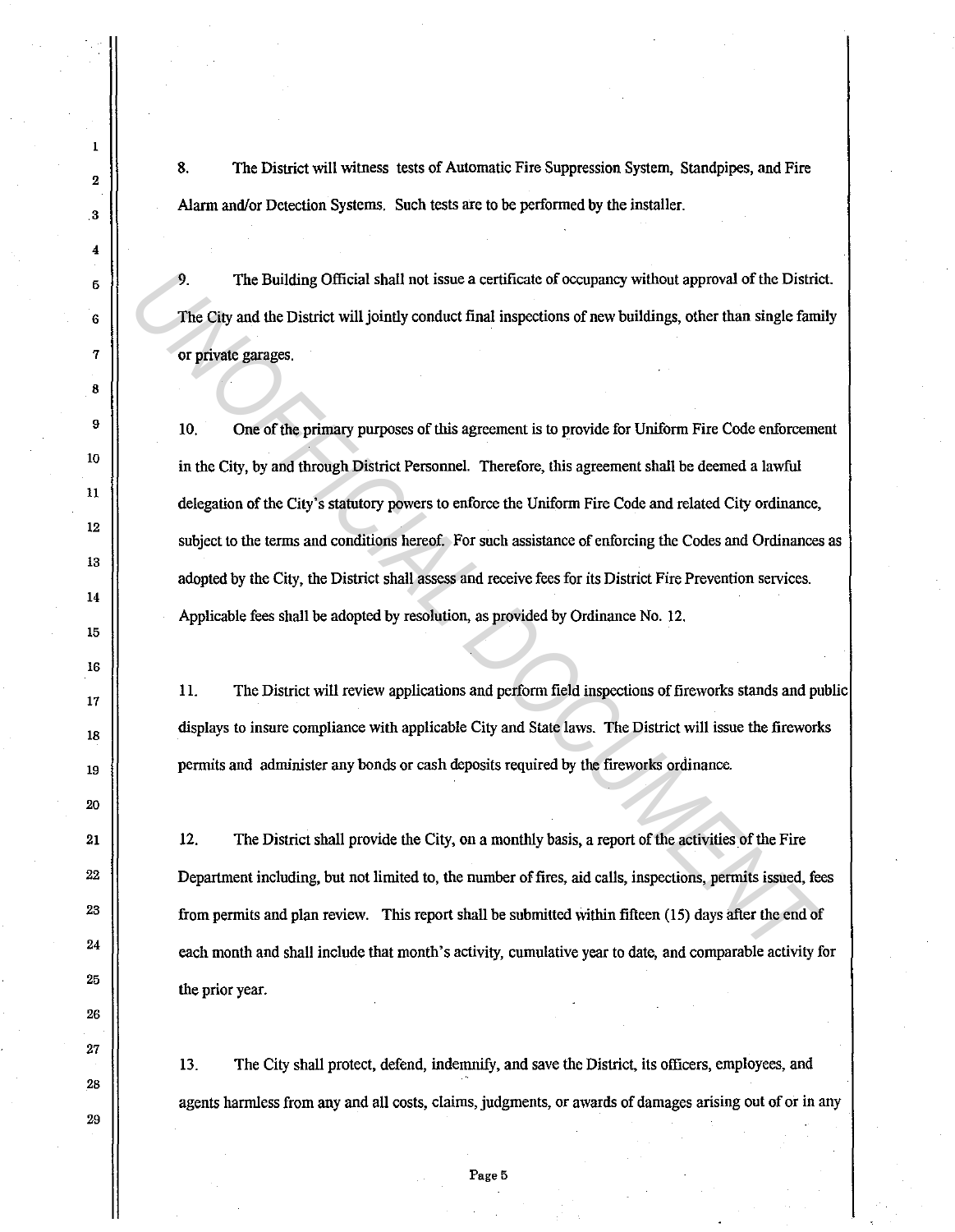way resulting from the negligent acts or omissions of the City, its officers, employees, or agents relating to or in the performance of this agreement.

 $\vert$  14. The District shall protect, defend, indemnify, and save the City, its officers, employees, and  $\frac{5}{5}$  agents harmless from any and all costs, claims, judgments, or awards of damages arising out of or in any 6 **way resulting from negligent acts or omissions of the District, its officers, employees, or agents relating to** 7 | or in the performance of this agreement. **Example 15 and 10 and 10 and 10 costs, claims, judgments, or awards of damages arising out of or in a<br>
way resulting from negligent acts or omissions of the District, its officers, employees, or agents relating<br>
or in the** 

 $\vert$  15. This agreement shall renew annually, and may be terminated by either party giving 180 calendar days  $\frac{10}{\pi}$  notice to the other, unless the parties otherwise mutually agree.

The foregoing items are not intended to be all-inclusive, but to demonstrate intent of a cooperation needed to comply with the codes and goals of the City and the District.

IN WITNESS THEREOF, the parties acting in their official capacities have hereby executed this Agreement by  $\frac{17}{17}$  || affixing thereto the signatures of the proper officers on the date indicated.

18 19 20

23

25

29

1

2

3

8

11

12

13

14

15

16

21  $21$   $20$   $\frac{1}{\sqrt{2}}$   $\frac{1}{\sqrt{2}}$   $\frac{1}{\sqrt{2}}$  Robert W Jean, Interim City Manager  $22 \frac{317-75}{2}$ 

 $24$  || Approve as to form:

 $_{26}$  || OFFICE OF THE CITY ATTORNEY

27 BY: 28

PIERCE COUNTY FIRE PROTECTION CITY OF UNIVERSITY PLACE

Date